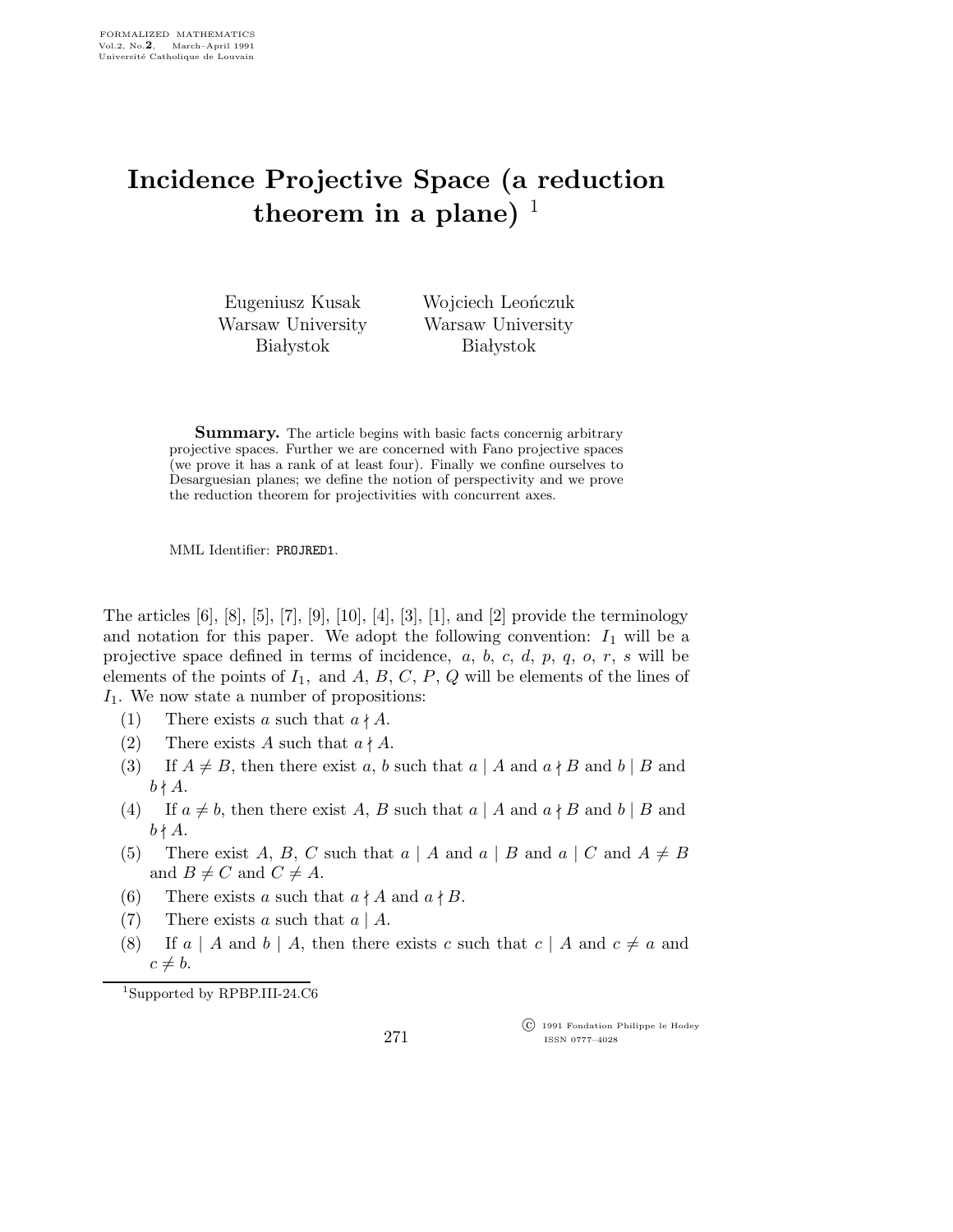- (9) There exists A such that  $a \nmid A$  and  $b \nmid A$ .
- (10) If  $A \neq B$  and  $o \mid A$  and  $o \mid B$  and  $p \mid A$  and  $p \neq o$  and  $q \mid B$ , then  $p \neq q$ .
- (11) If  $o \neq a$  and  $o \neq b$  and  $A \neq B$  and  $o \mid A$  and  $o \mid B$  and  $a \mid A$  and  $a \mid C$ and b | B and b | C, then  $A \neq C$ .
- (12) Suppose  $o \mid A$  and  $o \mid B$  and  $A \neq B$  and  $a \mid A$  and  $o \neq a$  and  $b \mid B$  and  $c | B$  and  $b \neq c$  and  $a | P$  and  $b | P$  and  $a | Q$  and  $c | Q$ . Then  $P \neq Q$ .
- $(13)$  If a, b, c | A, then a, c, b | A and b, a, c | A and b, c, a | A and c, a, b | A and  $c, b, a \mid A$ .
- $(14)$  Let  $I_1$  be a Desarguesian projective space defined in terms of incidence. Let *o*,  $b_1$ ,  $a_1$ ,  $b_2$ ,  $a_2$ ,  $b_3$ ,  $a_3$ ,  $r$ ,  $s$ ,  $t$  be elements of the points of  $I_1$ . Let  $C_1$ ,  $C_2, C_3, A_1, A_2, A_3, B_1, B_2, B_3$  be elements of the lines of  $I_1$ . Suppose that
	- (i)  $o, b_1, a_1 | C_1$
	- (ii)  $o, a_2, b_2 | C_2$
- (iii)  $o, a_3, b_3 \mid C_3$ ,
- $(iv)$   $a_3, a_2, t \mid A_1,$
- $(v)$   $a_3, r, a_1 \mid A_2,$
- (vi)  $a_2, s, a_1 | A_3,$
- (vii)  $t, b_2, b_3 | B_1,$
- (viii)  $b_1, r, b_3 | B_2$ ,
- (ix)  $b_1, s, b_2 \mid B_3$ ,
- (x)  $C_1$ ,  $C_2$ ,  $C_3$  are mutually different,
- (xi)  $o \neq a_3$ ,
- (xii)  $o \neq b_1$ ,
- (xiii)  $o \neq b_2$ ,
- (xiv)  $a_2 \neq b_2$ .

Then there exists an element O of the lines of  $I_1$  such that  $r, s, t \mid O$ .

(15) Suppose there exist A, a, b, c, d such that  $a \mid A$  and  $b \mid A$  and  $c \mid A$  and  $d \mid A$  and a, b, c, d are mutually different. Then for every B there exist p, q, r, s such that  $p \mid B$  and  $q \mid B$  and  $r \mid B$  and  $s \mid B$  and  $p$ , q, r, s are mutually different.

We follow a convention:  $I_1$  will be a Fanoian projective space defined in terms of incidence, a, b, c, d, p, q, r, s will be elements of the points of  $I_1$ , and A, B,  $C, D, L, Q, R, S$  will be elements of the lines of  $I<sub>1</sub>$ . The following propositions are true:

- (16) There exist p, q, r, s, a, b, c, A, B, C, Q, L, R, S, D such that  $q \nmid L$ and  $r \nmid L$  and  $p \nmid Q$  and  $s \nmid Q$  and  $p \nmid R$  and  $r \nmid R$  and  $q \nmid S$  and  $s \nmid S$ and  $a, p, s \mid L$  and  $a, q, r \mid Q$  and  $b, q, s \mid R$  and  $b, p, r \mid S$  and  $c, p, q \mid A$ and  $c, r, s \mid B$  and  $a, b \mid C$  and  $c \nmid C$ .
- (17) There exist a, A, B, C, D such that  $a \mid A$  and  $a \mid B$  and  $a \mid C$  and  $a \mid D$  and  $A, B, C, D$  are mutually different.
- (18) There exist a, b, c, d, A such that a | A and b | A and c | A and d | A and a, b, c, d are mutually different.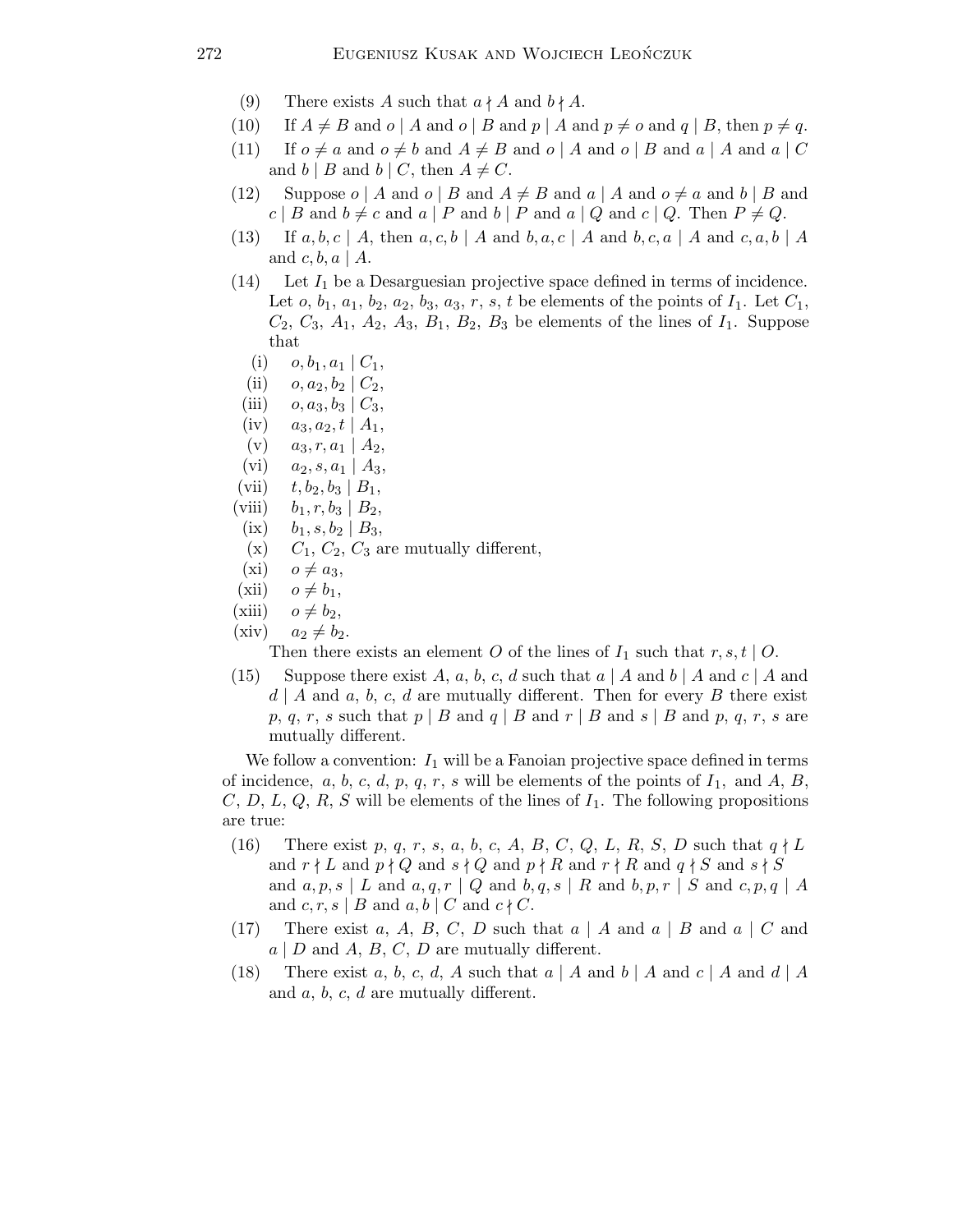(19) There exist p, q, r, s such that  $p \mid B$  and  $q \mid B$  and  $r \mid B$  and  $s \mid B$  and  $p, q, r, s$  are mutually different.

We follow a convention:  $I_1$  will denote a Desarguesian 2-dimensional projective space defined in terms of incidence, c, p, q, x, y will denote elements of the points of  $I_1$ , and  $K$ ,  $L$ ,  $R$ ,  $X$  will denote elements of the lines of  $I_1$ . Let us consider  $I_1$ , K, L, p. Let us assume that  $p \nmid K$  and  $p \nmid L$ . The functor  $\pi_p(K \to L)$  yields a partial function from the points of  $I_1$  to the points of  $I_1$ and is defined as follows:

 $(\text{Def.1})$  dom  $\pi_p(K \to L) \subseteq$  the points of  $I_1$  and for every x holds  $x \in \text{dom } \pi_p(K \to L)$ L) if and only if  $x \mid K$  and for all x, y such that  $x \mid K$  and  $y \mid L$  holds  $\pi_p(K \to L)(x) = y$  if and only if there exists X such that  $p \mid X$  and  $x \mid X$ and  $y \mid X$ .

One can prove the following propositions:

- (20) Suppose  $p \nmid K$  and  $p \nmid L$ . Then
	- (i) dom  $\pi_p(K \to L) \subseteq$  the points of  $I_1$ ,
	- (ii) for every x holds  $x \in \text{dom }\pi_p(K \to L)$  if and only if  $x \mid K$ ,
- (iii) for all x, y such that  $x \mid K$  and  $y \mid L$  holds  $\pi_p(K \to L)(x) = y$  if and only if there exists X such that  $p \mid X$  and  $x \mid X$  and  $y \mid X$ .
- (21) If  $p \nmid K$ , then for every x such that  $x \mid K$  holds  $\pi_p(K \to K)(x) = x$ .
- (22) If  $p \nmid K$  and  $p \nmid L$  and  $x \mid K$ , then  $\pi_p(K \to L)(x)$  is an element of the points of  $I_1$ .
- (23) If  $p \nmid K$  and  $p \nmid L$  and  $x \mid K$  and  $y = \pi_p(K \to L)(x)$ , then  $y \mid L$ .
- (24) If  $p \nmid K$  and  $p \nmid L$  and  $y \in \text{rng } \pi_p(K \to L)$ , then  $y \mid L$ .
- (25) Suppose  $p \nmid K$  and  $p \nmid L$  and  $q \nmid L$  and  $q \nmid R$ . Then  $\text{dom}(\pi_q(L \rightarrow$  $(R) \cdot \pi_p(K \to L)) = \text{dom} \, \pi_p(K \to L) \text{ and } \text{rng}(\pi_q(L \to R) \cdot \pi_p(K \to L)) =$  $\text{rng }\pi_a(L \to R).$
- (26) Let  $a_1, b_1, a_2, b_2$  be elements of the points of  $I_1$ . Then if  $p \nmid K$  and  $p \nmid L$ and  $a_1 | K$  and  $b_1 | K$  and  $\pi_p(K \to L)(a_1) = a_2$  and  $\pi_p(K \to L)(b_1) = b_2$ and  $a_2 = b_2$ , then  $a_1 = b_1$ .
- (27) If  $p \nmid K$  and  $p \nmid L$  and  $x \mid K$  and  $x \mid L$ , then  $\pi_p(K \to L)(x) = x$ . We now state the proposition
- (28) Suppose  $p \nmid K$  and  $p \nmid L$  and  $q \nmid L$  and  $q \nmid R$  and  $c \mid K$  and  $c \mid L$  and  $c \mid R$  and  $K \neq R$ . Then there exists an element o of the points of  $I_1$  such that  $o \nmid K$  and  $o \nmid R$  and  $\pi_q(L \to R) \cdot \pi_p(K \to L) = \pi_o(K \to R)$ .

## References

- [1] Czesław Byliński. Functions and their basic properties. Formalized Mathematics,  $1(1):55-65, 1990.$
- [2] Czesław Byliński. Partial functions. Formalized Mathematics, 1(2):357-367, 1990.
- [3] Wojciech Leończuk and Krzysztof Prażmowski. Incidence projective spaces. Formalized Mathematics, 2(2):225-232, 1991.
- [4] Andrzej Trybulec. Domains and their Cartesian products. Formalized Mathematics, 1(1):115–122, 1990.